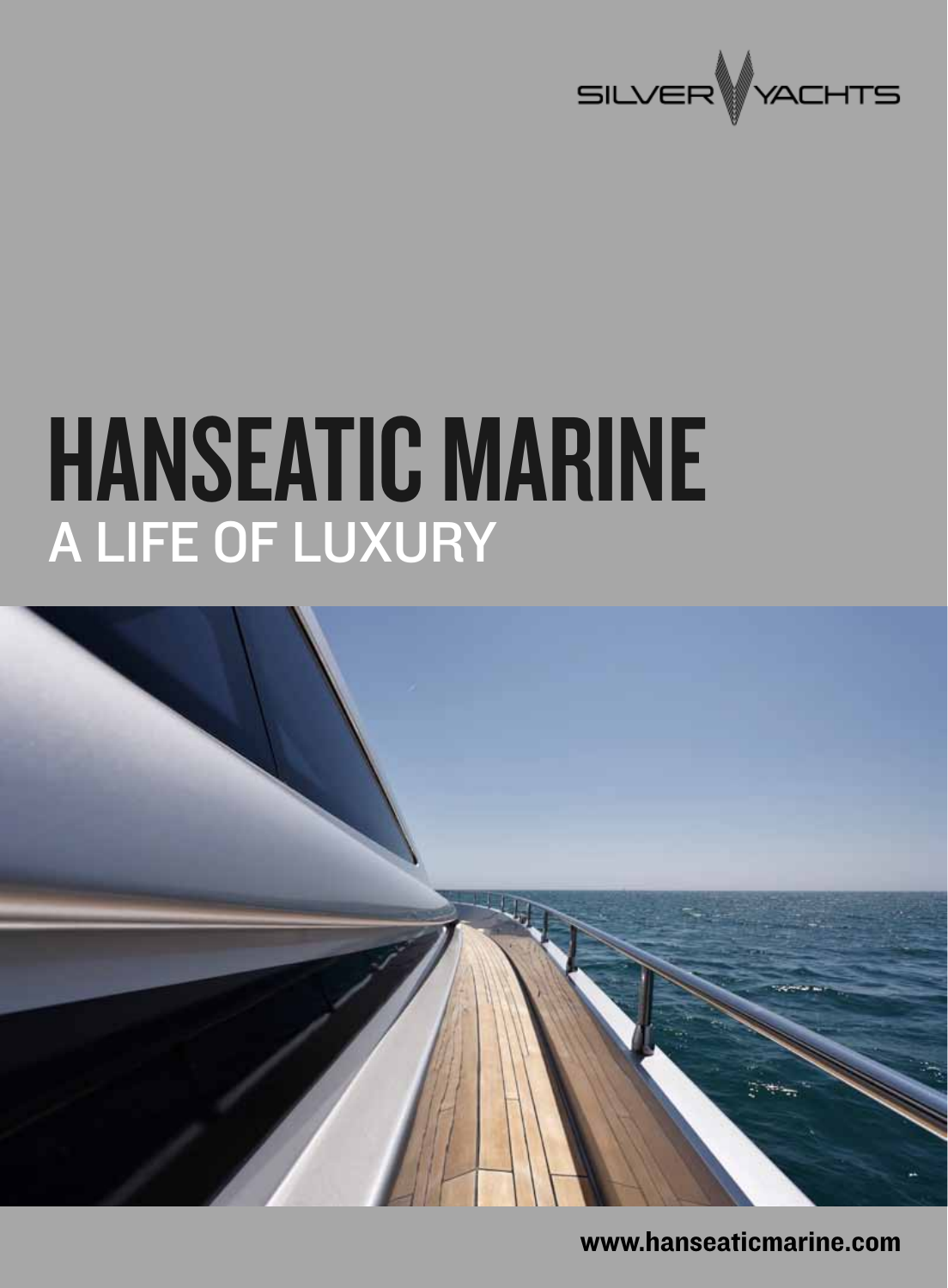# A life of luxury

*From the game-changing SILVER to the largest all-aluminium megayacht ever made in Australia, the Smeralda, Hanseatic Marine continues to revolutionise the world of luxury superyachts*

WRITTEN BY: WILL DAYNES | RESEARCH BY: JEFF ABBOTT

## **HANSEATIC MARINE**

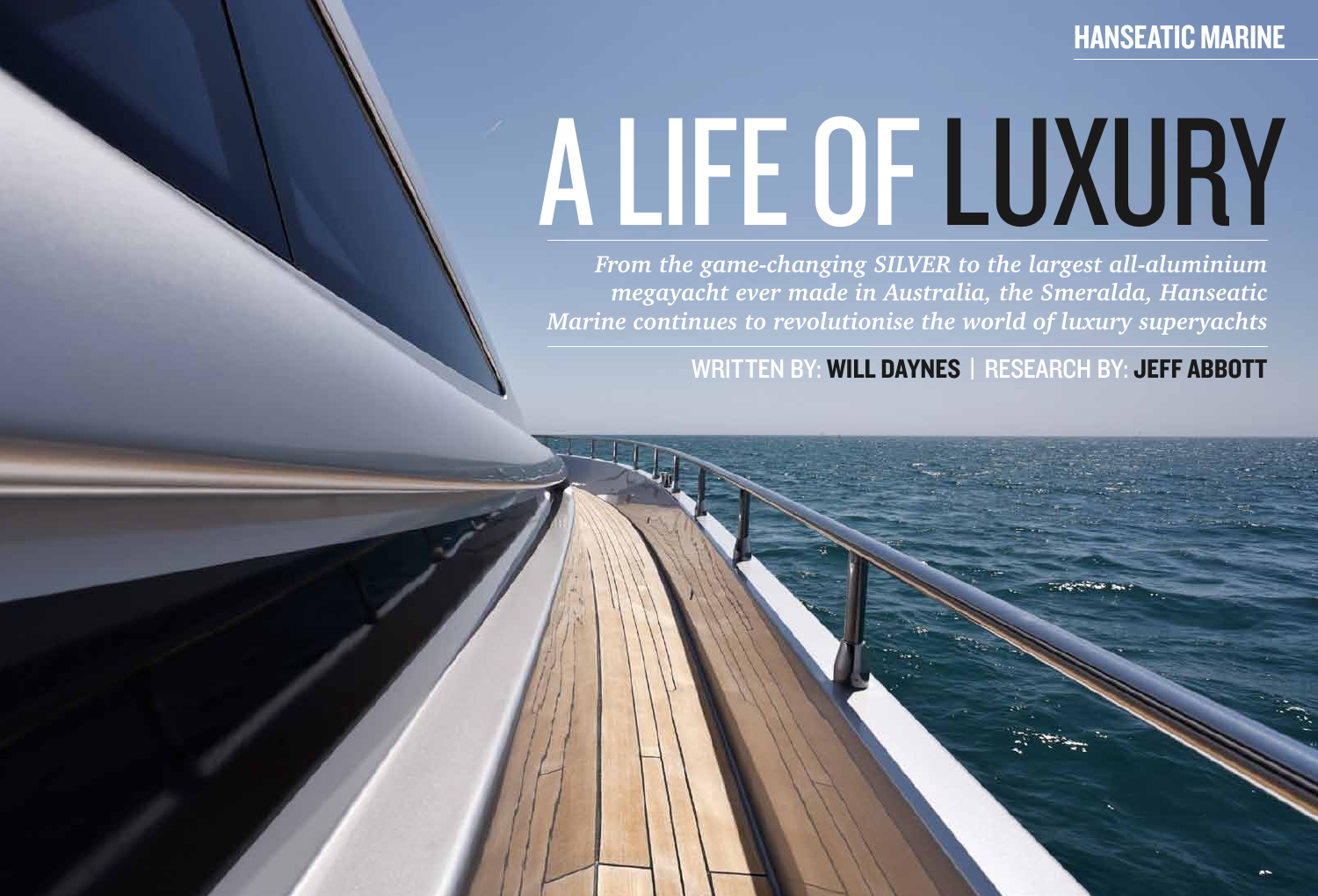

ocated 23 kilometres south of<br>
Perth, on the coast of Western<br>
Australia, is the Australian Marine<br>
Complex (AMC), the Southern<br>
Hemisphere's premier integrated<br>
marine industrial facility. A world-class centre Perth, on the coast of Western Australia, is the Australian Marine Complex (AMC), the Southern Hemisphere's premier integrated

for excellence in manufacturing, fabrication, assembly, maintenance and technology development, it is home to more than 150 businesses. These businesses are separated into four main precincts; fabrication, support industry, technology and shipbuilding.

One of the companies found operating at the heart of the AMC is Hanseatic Marine, an Australian builder of some of the finest custom luxury aluminium superyachts found anywhere in the world. From its home within the AMC, Hanseatic Marine is blessed with direct access to all the key ship building resources it could

ever need, while its own facilities include two 85 metre boatbuilding halls, a purpose built interior fit-out shop, state-of the-art engineering hall and design offices.

Within these facilities the company utilises a straight-forward approach to building boats, one that is based on the traditional values of craftsmanship, proven technologies and only the finest equipment and fittings. Supplying its creations to markets across the world, with particular attention paid to Asia, the Middle East and America, Hanseatic Marine typically spends between 18 and 24 months building each vessel. The time and

effort spend has proven itself to be well worth it with the company achieving successful sales to some of the planet's richest individuals and receiving of the "International Super Yacht Award" in 2007.

In recent years the company has continued to work closely in the design and construction of its vessels with internationally renowned designer, Espen Oeino. A graduate in naval architecture and offshore engineering at Strathclyde University in Glasgow, Scotland, Oeino set up his own design studio in 1994.

> The company, Espen Oeino International S-A-R-L, is today based in Monaco and is considered to be one of the leading studios when it comes to large custom motor yachts.

> One of the most successful collaborations between Hanseatic Marine and Oeino was the creation of the SILVER luxury yacht, a 73

metre long aluminium semi-displacement charter motor yacht that was completed in 2008. Built to accommodate up to twelve yacht charter guests, SILVER boasts a cruise speed of 18 knots and a top speed of 25 knots. Espen Oeino designed SILVER to meet the specific performance requirements and environmentally conscious goals of the vessel's owner. At 73.3 metres, her semidisplacement hull creates a highly efficient and stabile sailing platform, while SILVER's slender lines and sleek profile depart from a 'higher and wider' trend in modern yacht design. The overall effect is an elegantly

18-24 **MONTHS** The average time the company takes to build a custom vessel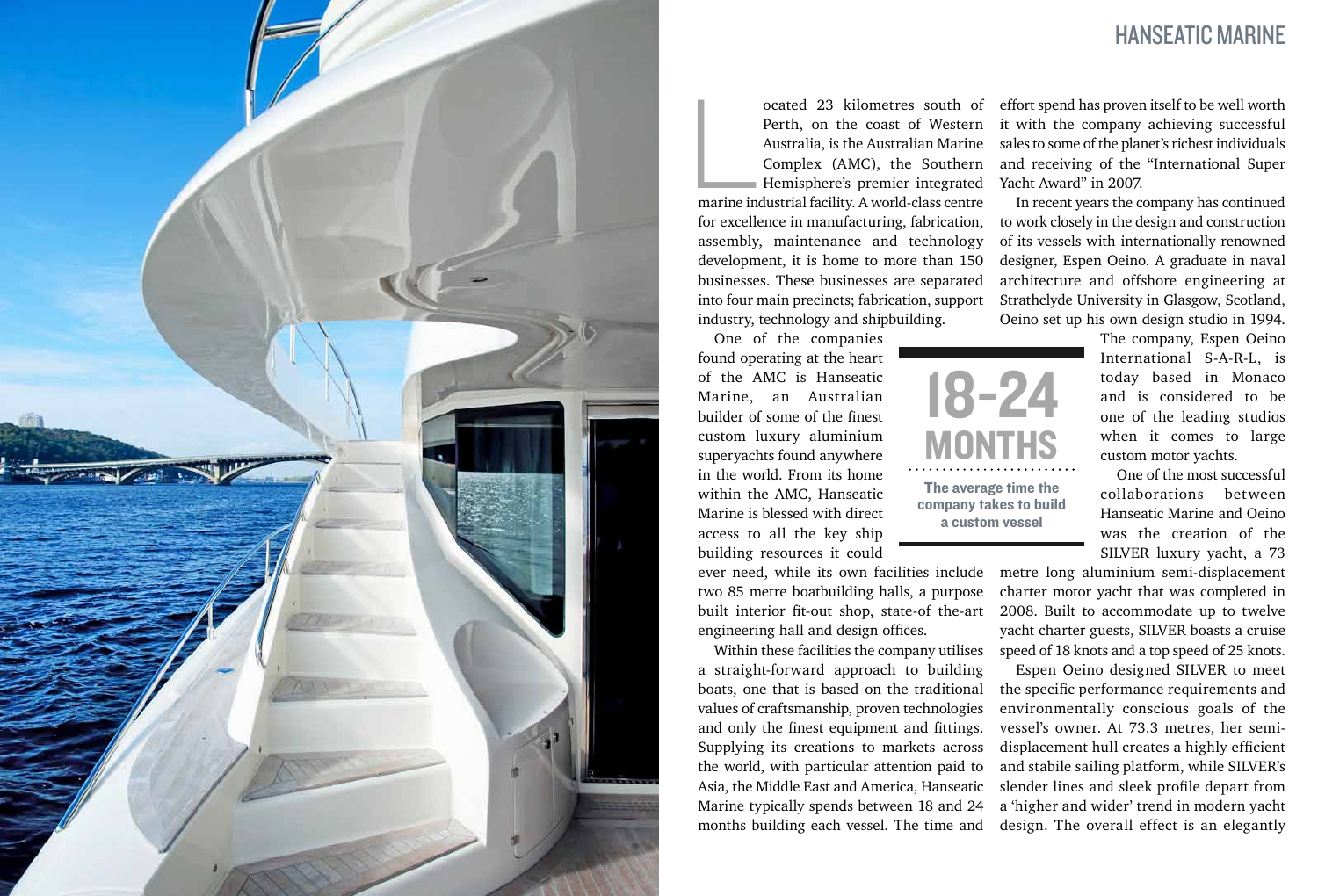#### **MUIR**

### Hanseatic Marine



understated yet modern shape that has since been embraced by a large number of yacht owners.

SILVER possesses a "Contemporary Italian" interior style with extensive use of advanced lightweight materials. This very minimal and modern design creates gathering spaces that are warm, comfortable, and casually stylish.

Built to Safety of Life at Sea (SOLAS) passenger ship classification, Silver has been engineered to guarantee safety and reliability. Her owners insist that a boat is to be sailed and all of its equipment has been selected to meet the most stringent operational demands.



Powered by two 16V-4000 MTU engines, the vessel's shallow draught provides for a highly responsive helm and allows the boat to explore areas off limits to nearly all other vessels in her class.

In total it took Hanseatic Marine two years to build SILVER with some of the finishing touches being to include hand-made carpets,

> American walnut veneers, stitched leather upholstery and contemporary Italianstyle minimalist furniture.

> March 2012 was another important month for the company. It was then that it officially launched the Smeralda, at the time the largest all-aluminium

Established in 1968, Muir's complete range of anchor windlasses, anchoring systems and deck equipment is exported to more than 40 countries.

The majority of export orders consist of anchor windlasses as the dominant component with a mix of docking capstans, controls, anchors, and chain and restraint equipment supplied as part ofa complete package.

Muir pride themselves on working very closely with the boat yards and the relevant key personnel for any build to ensure that the customer get exactly what they require and in this regards Muir "customise" the equipment to suit. Muir have been privileged to work with



Hanseatic Marine (Western Australia) on all three of their beautiful 77m super yachts built to date and are very proud to be associated with a quality business such as this.

E. matthew@muir.com.au www.muir.com.au



508 995 7000 E muir@imtra.com

9 4 1 5 8 3 0 3

604 607 7901 E mari

**Muir Australia Head Office:** Tel +61 (0) 3 +61 3 6229 0600 E office@lusty-blundell.co.nz E matthew@muir.com.au





500,000 man hours Went into the making of the Smeralda megayacht.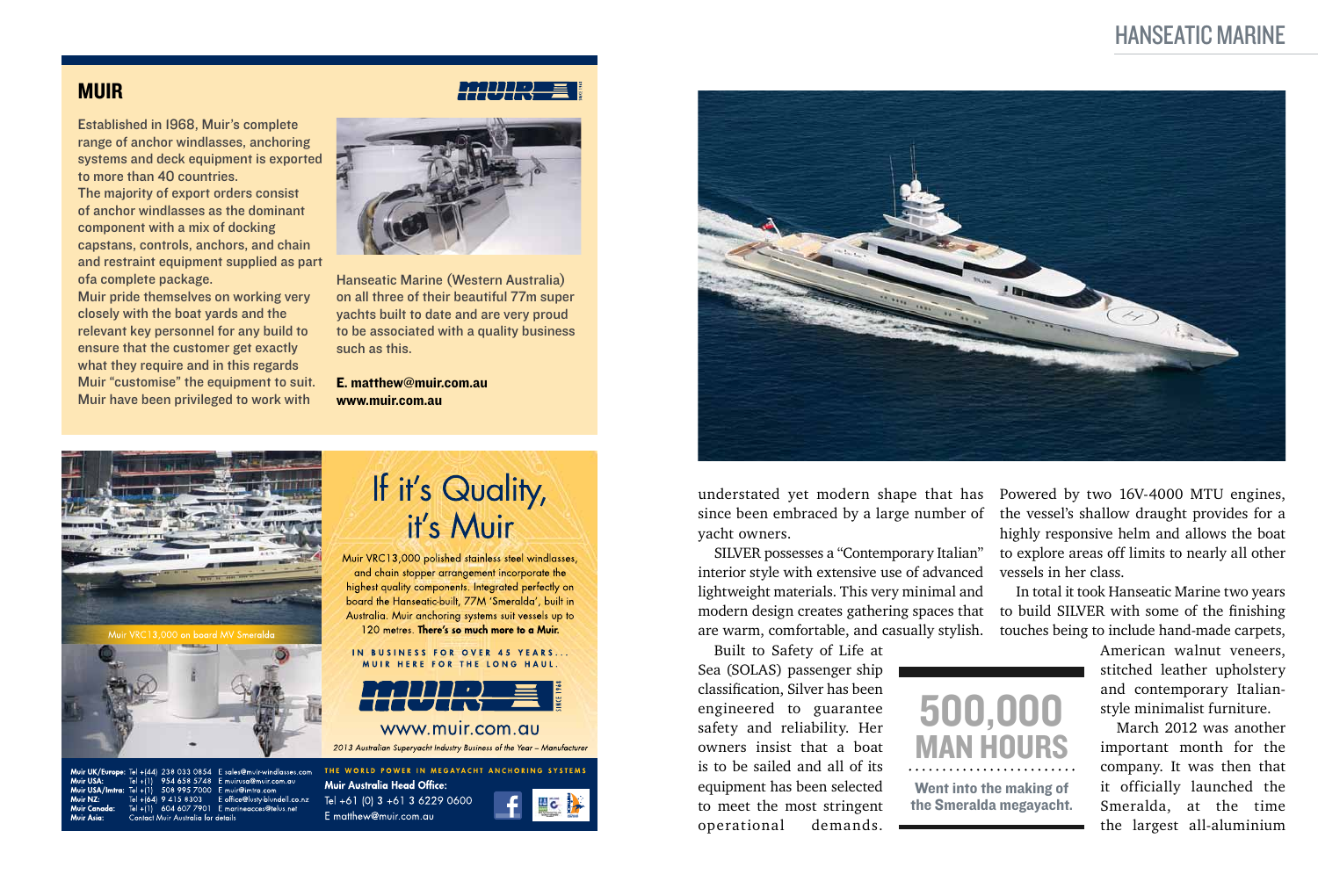"Hanseatic Marine continues to break ground in the superyacht sector, while exploring the opportunity to expand into exciting new international markets"

megayacht ever made in Australia. The 77 metre vessel was built for Guido Krass, the owner of the Pari Group. It was Krass who had previously commissioned both the aforementioned SILVER vessel and its successor the Silver Zwei.

As well as bearing a sleek profile similar to that of her sister vessels, the Smeralda's

apartment, the Smeralda also boasts nine guest staterooms spread over the main and lower decks. Three VIP staterooms are forward on the main deck, while six twins, one also with a Pullman, can be found amidships below. The vessel also comes with several extravagant extras including an outdoor cinema and glass-fronted hot tub on the sundeck, plus large dining areas on both the aft main deck and sundeck. Meanwhile, the ten metre, beam makes indoor areas like the saloon and beach club/gym equally welcoming.

With an entire catalogue of past projects and a wealth of satisfied customers under its belt Hanseatic Marine continues today to break new ground in the superyacht sector, while at the same time exploring the opportunity to expand into exciting new international markets as it looks to diversify. By successfully achieving these aims the company will no doubt remain one of the key global players within its field.  $\blacksquare$ 

Such was the level of work that went into taking the Smeralda from blueprints to a complete, sea-worthy vessel that Hanseatic

power is supplied by twin MTU 16V 4000 M90s that give it a top speed of 30 knots. When maintained at a steady 18 knots the Lloyds-classed and MCA-compliant vessel is capable of a range of approximately 4,500 nautical miles.

Despite having an upper deck almost entirely given over to a single owner's Marine estimated that it took its staff some 550,000 man hours in total.



For more information about Hanseatic Marine visit: www.hanseaticmarine.com